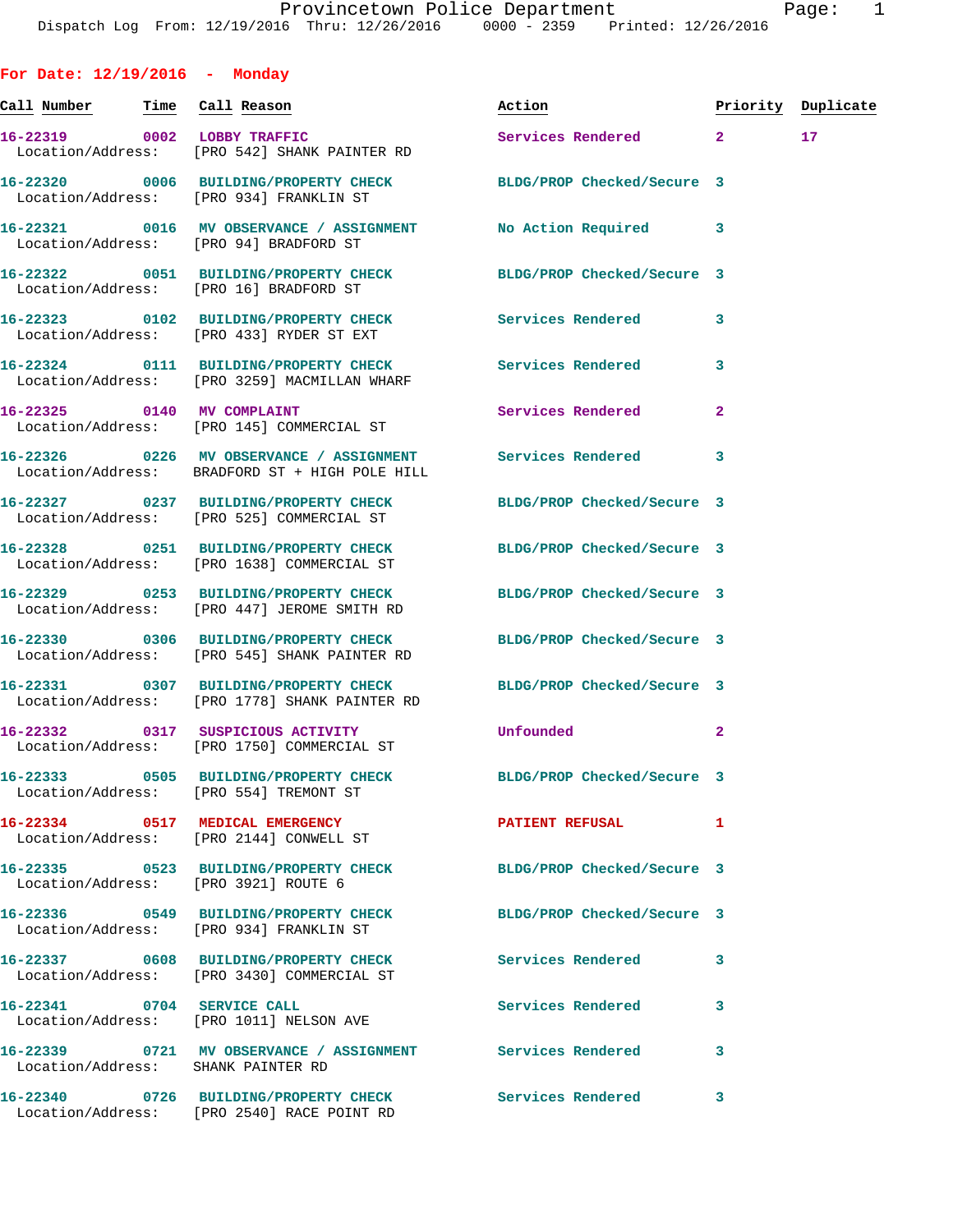|                                                        | Dispatch Log From: 12/19/2016 Thru: 12/26/2016 0000 - 2359 Printed: 12/26/2016                                | Provincetown Police Department Page: 2 |                |   |  |
|--------------------------------------------------------|---------------------------------------------------------------------------------------------------------------|----------------------------------------|----------------|---|--|
|                                                        | 16-22342 0735 BUILDING/PROPERTY CHECK BLDG/PROP Checked/Secure 3<br>Location/Address: [PRO 3416] STABLE PATH  |                                        |                |   |  |
|                                                        | 16-22343 0753 BUILDING/PROPERTY CHECK Services Rendered 3<br>Location/Address: [PRO 175] COMMERCIAL ST        |                                        |                |   |  |
|                                                        | 16-22344 0754 MV COMPLAINT<br>Location/Address: COMMERCIAL ST + BANGS ST                                      | Services Rendered 2                    |                |   |  |
|                                                        | 16-22345 0804 SERVICE CALL/SCHOOL 5 Services Rendered 3<br>Location/Address: [PRO 569] WINSLOW ST             |                                        |                |   |  |
|                                                        | 16-22346 0809 BUILDING/PROPERTY CHECK BLDG/PROP Checked/Secure 3<br>Location/Address: [PRO 16] BRADFORD ST    |                                        |                |   |  |
|                                                        | 16-22347 0830 SERVICE CALL/COURT Services Rendered 3<br>Location/Address: [PRO 542] SHANK PAINTER RD          |                                        |                |   |  |
|                                                        | 16-22348 0901 MV OBSERVANCE / ASSIGNMENT Services Rendered 3<br>Location/Address: BRADFORD ST + STANDISH ST   |                                        |                |   |  |
| 16-22349 0932 MV STOP<br>Location/Address: BRADFORD ST |                                                                                                               | <b>VERBAL WARNING</b>                  | 3              |   |  |
|                                                        | 16-22350 0954 BUILDING/PROPERTY CHECK Services Rendered 3<br>Location/Address: [PRO 2483] COMMERCIAL ST       |                                        |                |   |  |
|                                                        | 16-22351 1007 MV ACCIDENT<br>Location/Address: HOWLAND ST + WILLOW DR                                         | <b>Services Rendered</b>               | $\mathbf{1}$   |   |  |
| Location/Address: [PRO 1091] RACE RD                   | 16-22352 1022 MEDICAL EMERGENCY/BREATHING Transported to Hospital 1                                           |                                        |                |   |  |
|                                                        | 16-22354 1054 BUILDING/PROPERTY CHECK BLDG/PROP Checked/Secure 3<br>Location/Address: [PRO 2539] RYDER ST EXT |                                        |                |   |  |
| 16-22355 1123 MV STOP<br>Location/Address: SNAIL RD    |                                                                                                               | <b>VERBAL WARNING</b> 3                |                |   |  |
| Refer To $P/C:$ $\frac{16-339-AR}{1}$                  | 16-22356 1142 FOLLOW UP<br>Location/Address: [PRO 399] COMMERCIAL ST                                          | Services Rendered                      | $\mathbf{2}$   |   |  |
|                                                        | 16-22357 1232 MV COMPLAINT<br>Location/Address: [PRO 193] COMMERCIAL ST                                       | Services Rendered                      | $\mathbf{2}$   |   |  |
| Location/Address: [PRO 3440] ROUTE 6                   | 16-22358 1308 MV OBSERVANCE / ASSIGNMENT Services Rendered                                                    |                                        | $\mathbf{3}$   |   |  |
| 16-22359 1312 LOOSE DOG                                | Location/Address: [PRO 547] COMMERCIAL ST                                                                     | Services Rendered                      | $\overline{2}$ |   |  |
|                                                        | 16-22360 1329 BUILDING/PROPERTY CHECK Services Rendered<br>Location/Address: [PRO 2977] COMMERCIAL ST         |                                        | $\mathbf{3}$   |   |  |
|                                                        | 16-22361 1342 BUILDING/PROPERTY CHECK Services Rendered 3<br>Location/Address: [PRO 526] RYDER ST EXT         |                                        |                |   |  |
|                                                        | 16-22362 1358 PARKING COMPLAINT / GENERAL<br>Location/Address: [PRO 2305] COMMERCIAL ST                       | Citation/Warning Issued 3              |                |   |  |
|                                                        | 16-22363 1434 ASSIST CITIZEN<br>Location/Address: [PRO 3611] CAPTAIN BERTIES WAY                              | No Action Required 3                   |                | 1 |  |
|                                                        | 16-22364 1450 PARK, WALK & TALK<br>Location/Address: [PRO 569] WINSLOW ST                                     | Services Rendered                      | $\mathbf{2}$   |   |  |
|                                                        | 16-22365 1517 BUILDING/PROPERTY CHECK Services Rendered 3<br>Location/Address: [PRO 3259] MACMILLAN WHARF     |                                        |                |   |  |
|                                                        | 16-22367 1553 PARK, WALK & TALK                                                                               | Services Rendered                      | $\mathbf{2}$   |   |  |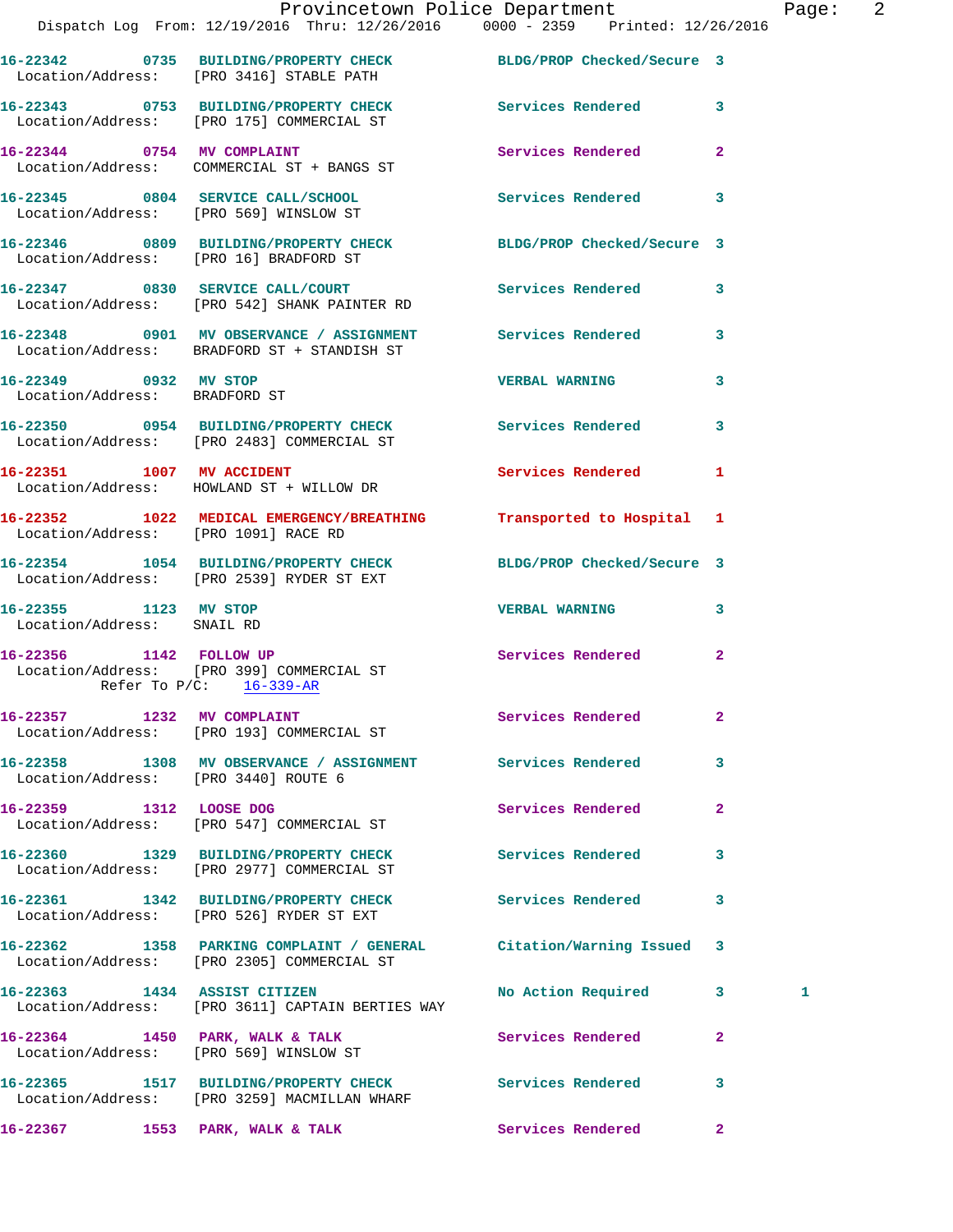|                                       | Dispatch Log From: 12/19/2016 Thru: 12/26/2016 0000 - 2359 Printed: 12/26/2016                                    | Provincetown Police Department |                         | Page: 3 |  |
|---------------------------------------|-------------------------------------------------------------------------------------------------------------------|--------------------------------|-------------------------|---------|--|
|                                       | Location/Address: [PRO 105] COMMERCIAL ST                                                                         |                                |                         |         |  |
| Location/Address: [PRO 2521] ROUTE 6  | 16-22368 1603 MV OBSERVANCE / ASSIGNMENT Services Rendered 3                                                      |                                |                         |         |  |
|                                       | 16-22403 1630 ASSIST AGENCY / MUTUAL AID Services Rendered<br>Location/Address: [OT 16] ROUTE 124 + BETTY'S LN    |                                | $\overline{\mathbf{3}}$ |         |  |
|                                       | 16-22369 1800 BUILDING/PROPERTY CHECK Services Rendered 3<br>Location/Address: [PRO 2898] JEROME SMITH RD         |                                |                         |         |  |
|                                       | 16-22370 1835 WATER LEAK<br>Location/Address: [PRO 3201] MONTELLO ST                                              | Services Rendered              | $\overline{\mathbf{3}}$ |         |  |
|                                       | 16-22371 1852 MV OBSERVANCE / ASSIGNMENT Services Rendered 3<br>Location/Address: [PRO 537] SHANK PAINTER RD      |                                |                         |         |  |
|                                       | 16-22372 1913 MV OBSERVANCE / ASSIGNMENT Services Rendered 3<br>Location/Address: [PRO 94] BRADFORD ST            |                                |                         |         |  |
| Refer To Accident: 16-97-AC           | 16-22373 1942 MV ACCIDENT<br>Location/Address: PRINCE ST + BRADFORD ST                                            | Services Rendered 1            |                         |         |  |
|                                       | 16-22374 2142 BUILDING/PROPERTY CHECK BLDG/PROP Checked/Secure 3<br>Location/Address: [PRO 934] FRANKLIN ST       |                                |                         |         |  |
|                                       | 16-22375 2352 BUILDING/PROPERTY CHECK BLDG/PROP Checked/Secure 3<br>Location/Address: [PRO 519] RACE POINT RD     |                                |                         |         |  |
| For Date: $12/20/2016$ - Tuesday      |                                                                                                                   |                                |                         |         |  |
|                                       | 16-22376 0001 LOBBY TRAFFIC<br>Location/Address: [PRO 542] SHANK PAINTER RD                                       | Services Rendered 2            |                         | 14      |  |
|                                       | 16-22377 0007 BUILDING/PROPERTY CHECK BLDG/PROP Checked/Secure 3<br>Location/Address: [PRO 3259] MACMILLAN WHARF  |                                |                         |         |  |
| Location/Address: [PRO 512] PRINCE ST | 16-22378 0007 BUILDING/PROPERTY CHECK BLDG/PROP Checked/Secure 3                                                  |                                |                         |         |  |
|                                       | 16-22379 0016 MV OBSERVANCE / ASSIGNMENT<br>Location/Address: [PRO 37] BRADFORD ST                                | Services Rendered 3            |                         |         |  |
|                                       | 16-22380 0053 BUILDING/PROPERTY CHECK BLDG/PROP Checked/Secure 3<br>Location/Address: [PRO 433] RYDER ST EXT      |                                |                         |         |  |
|                                       | 16-22381 0103 BUILDING/PROPERTY CHECK Services Rendered<br>Location/Address: [PRO 2483] COMMERCIAL ST             |                                | $\mathbf{3}$            |         |  |
|                                       | 16-22382 0134 MV OBSERVANCE / ASSIGNMENT<br>Location/Address: HOWLAND ST + BRADFORD ST                            | No Action Required             | 3                       |         |  |
|                                       | 16-22383 0135 BUILDING/PROPERTY CHECK BLDG/PROP Checked/Secure 3<br>Location/Address: [PRO 182] COMMERCIAL ST     |                                |                         |         |  |
|                                       | 16-22384 0210 BUILDING/PROPERTY CHECK BLDG/PROP Checked/Secure 3<br>Location/Address: [PRO 3151] COMMERCIAL ST    |                                |                         |         |  |
|                                       | 16-22385 0222 BUILDING/PROPERTY CHECK Services Rendered 3<br>Location/Address: [PRO 357] COMMERCIAL ST            |                                |                         |         |  |
|                                       | 16-22386 0224 BUILDING/PROPERTY CHECK<br>Location/Address: [PRO 2559] COMMERCIAL ST                               | <b>Services Rendered</b>       | 3                       |         |  |
|                                       | 16-22387 0227 BUILDING/PROPERTY CHECK BLDG/PROP Checked/Secure 3<br>Location/Address: [PRO 3296] SHANK PAINTER RD |                                |                         |         |  |
|                                       | 16-22388 0231 BUILDING/PROPERTY CHECK BLDG/PROP Checked/Secure 3<br>Location/Address: [PRO 1778] SHANK PAINTER RD |                                |                         |         |  |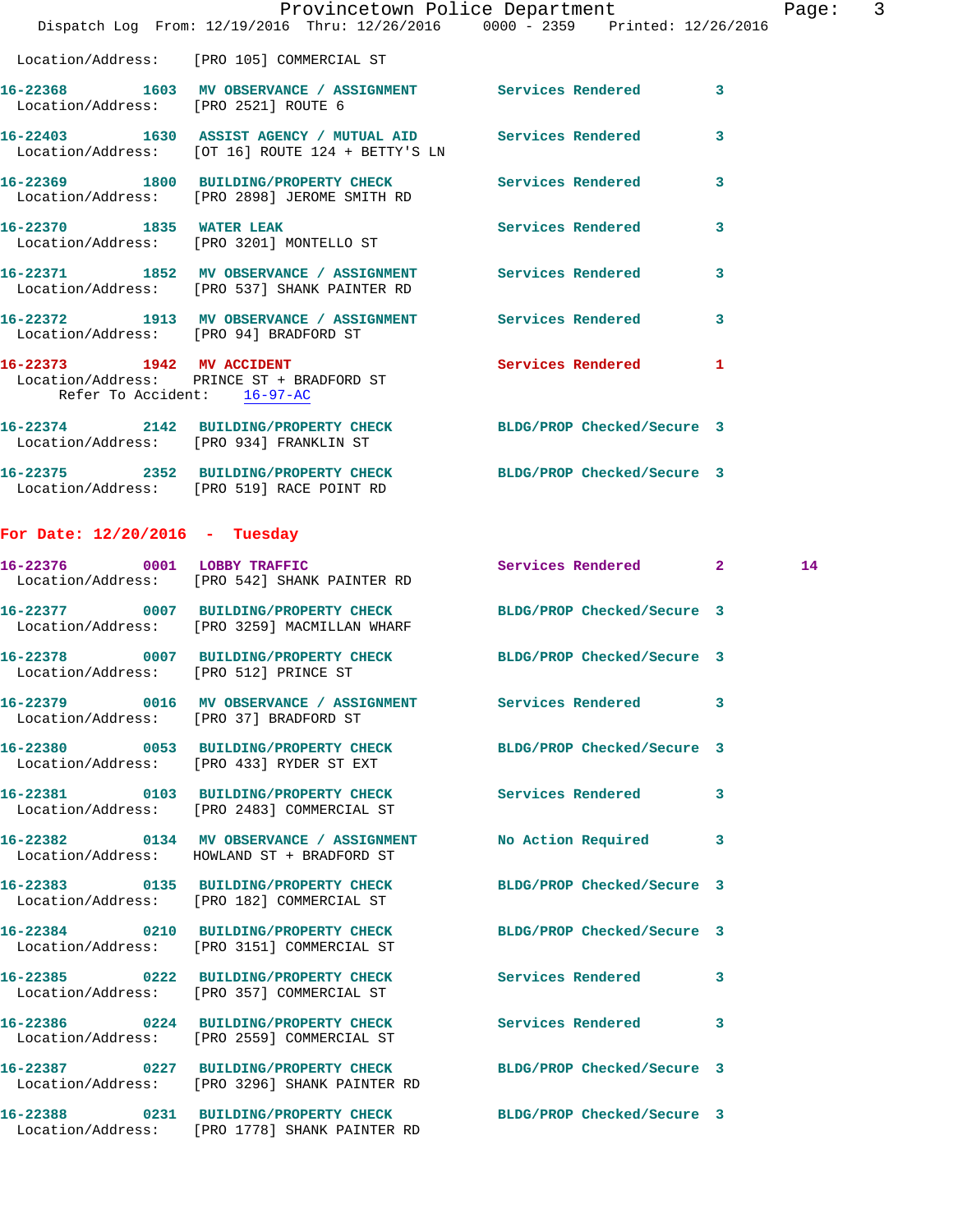|                                                               | 16-22389 0241 MEDICAL EMERGENCY<br>Location/Address: [PRO 2144] CONWELL ST                               | <b>PATIENT REFUSAL</b>               | $\mathbf{1}$ |
|---------------------------------------------------------------|----------------------------------------------------------------------------------------------------------|--------------------------------------|--------------|
|                                                               | 16-22390 0243 BUILDING/PROPERTY CHECK<br>Location/Address: [PRO 526] RYDER ST EXT                        | Services Rendered 3                  |              |
|                                                               | 16-22391 0427 BUILDING/PROPERTY CHECK<br>Location/Address: [PRO 3921] ROUTE 6                            | BLDG/PROP Checked/Secure 3           |              |
|                                                               | 16-22392 0532 MV OBSERVANCE / ASSIGNMENT Services Rendered<br>Location/Address: [PRO 3430] COMMERCIAL ST |                                      | 3            |
|                                                               | 16-22393 0621 BUILDING/PROPERTY CHECK<br>Location/Address: [PRO 521] ROUTE 6                             | <b>Services Rendered</b>             | 3            |
| 16-22394 0734 MV COMPLAINT<br>Location/Address: COMMERCIAL ST |                                                                                                          | Services Rendered                    | $\mathbf{2}$ |
|                                                               | 16-22395 0743 BUILDING/PROPERTY CHECK<br>Location/Address: [PRO 16] BRADFORD ST                          | BLDG/PROP Checked/Secure 3           |              |
|                                                               | 16-22396 0749 MV OBSERVANCE / ASSIGNMENT Services Rendered<br>Location/Address: [PRO 2521] ROUTE 6       |                                      | 3            |
|                                                               | 16-22397 0802 MV OBSERVANCE / ASSIGNMENT<br>Location/Address: BRADFORD ST + HOWLAND ST                   | Services Rendered                    | 3            |
|                                                               | 16-22399 0810 SERVICE CALL/SCHOOL<br>Location/Address: [PRO 569] WINSLOW ST                              | Services Rendered                    | 3            |
| 16-22400 0823 MV STOP                                         | Location/Address: HOWLAND ST + BRADFORD ST                                                               | <b>VERBAL WARNING</b>                | 3            |
| 16-22401 0833 MV STOP                                         | Location/Address: [PRO 2513] ROUTE 6                                                                     | <b>VERBAL WARNING</b>                | 3            |
|                                                               | 16-22402 0842 BUILDING/PROPERTY CHECK<br>Location/Address: [PRO 3259] MACMILLAN WHARF                    | <b>Services Rendered</b>             | 3            |
|                                                               | 16-22404 0912 SERVICE CALL/TOWN HALL<br>Location/Address: [PRO 105] COMMERCIAL ST                        | Services Rendered                    | 3            |
|                                                               | 16-22405 0917 BUILDING/PROPERTY CHECK<br>Location/Address: [PRO 2483] COMMERCIAL ST                      | Services Rendered<br>$\sim$ $\sim$ 3 |              |
| 16-22406                                                      | 0921 BUILDING/PROPERTY CHECK<br>Location/Address: [PRO 564] BAYBERRY AVE                                 | Services Rendered                    | $\mathbf{3}$ |
|                                                               | 16-22407 0924 MV OBSERVANCE / ASSIGNMENT Services Rendered<br>Location/Address: COMMERCIAL ST + SNAIL RD |                                      | $\mathbf{3}$ |
|                                                               | 16-22408 1024 ALARM - GENERAL<br>Location/Address: [PRO 3237] COMMERCIAL ST                              | False Alarm                          | 1            |
|                                                               | 16-22409 1034 FOUND TX DRIVER'S LICENSE<br>Location/Address: [PRO 274] COMMERCIAL ST                     | Services Rendered                    | 3            |
|                                                               | 16-22410 1150 ALARM - GENERAL<br>Location/Address: [PRO 3237] COMMERCIAL ST                              | False Alarm                          | 1            |
|                                                               | 16-22411 1202 MV OBSERVANCE / ASSIGNMENT<br>Location/Address: BRADFORD ST + STANDISH ST                  | Services Rendered                    | 3            |
|                                                               | 16-22412 1232 PARK, WALK & TALK<br>Location/Address: [PRO 105] COMMERCIAL ST                             | Services Rendered                    | $\mathbf{2}$ |
|                                                               | 16-22413 1240 MV OBSERVANCE / ASSIGNMENT Services Rendered 3<br>Location/Address: [PRO 2513] ROUTE 6     |                                      |              |
|                                                               | 16-22414 1251 BUILDING/PROPERTY CHECK BLDG/PROP Checked/Secure 3                                         |                                      |              |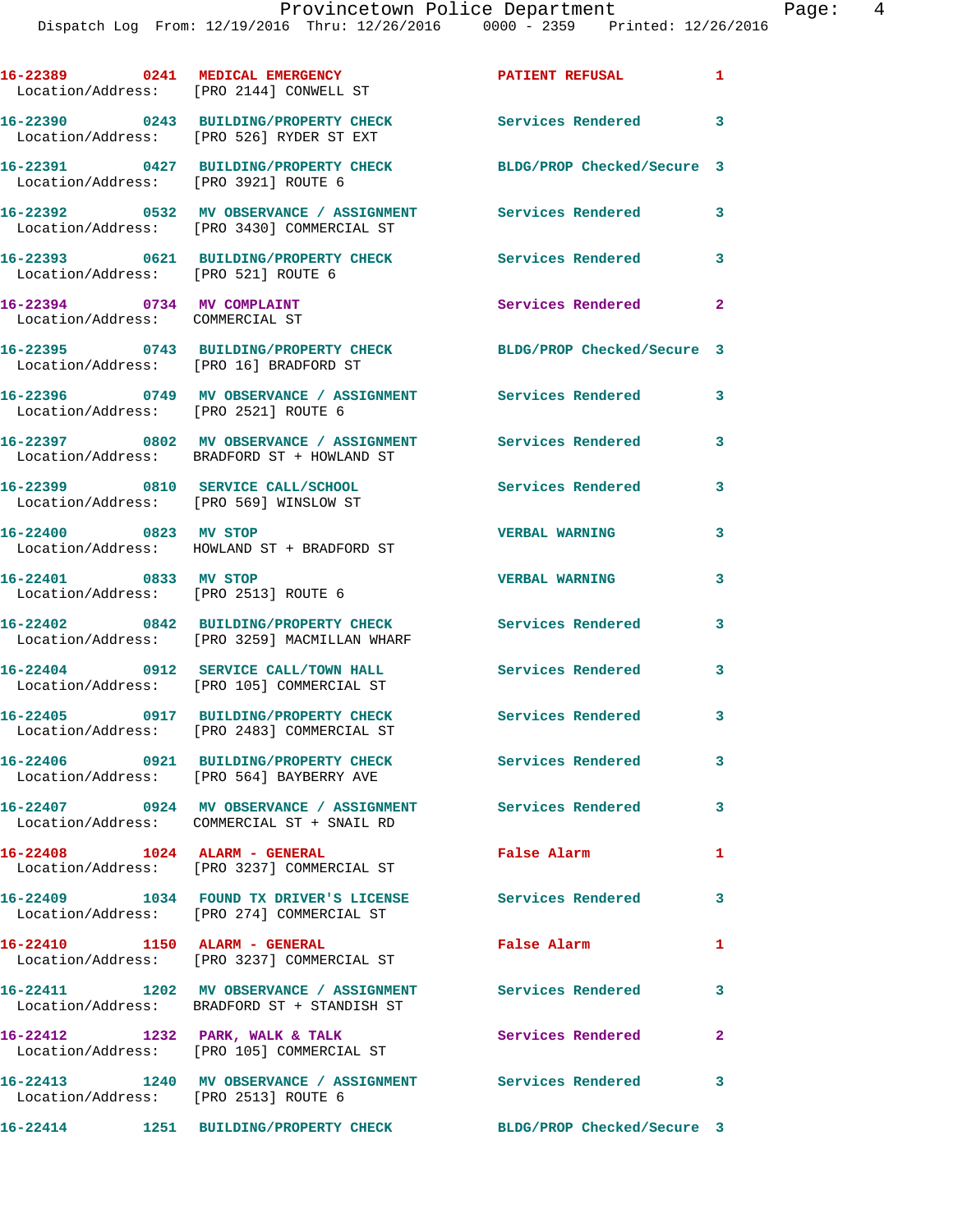|                                                               | Dispatch Log From: 12/19/2016 Thru: 12/26/2016 0000 - 2359 Printed: 12/26/2016                                   | Provincetown Police Department | Page: 5      |
|---------------------------------------------------------------|------------------------------------------------------------------------------------------------------------------|--------------------------------|--------------|
|                                                               | Location/Address: [PRO 2206] COMMERCIAL ST                                                                       |                                |              |
|                                                               | 16-22415 1304 MV OBSERVANCE / ASSIGNMENT Services Rendered 3<br>Location/Address: SHANK PAINTER RD + PROVINCE RD |                                |              |
| Location/Address: COMMERCIAL ST                               | 16-22416 1330 MV OBSERVANCE / ASSIGNMENT Services Rendered                                                       |                                | 3            |
|                                                               | 16-22417 1346 BUILDING/PROPERTY CHECK Services Rendered 3<br>Location/Address: [PRO 2481] TREMONT ST             |                                |              |
|                                                               | 16-22418 1352 BUILDING/PROPERTY CHECK BLDG/PROP Checked/Secure 3<br>Location/Address: [PRO 934] FRANKLIN ST      |                                |              |
|                                                               | 16-22419 1454 PARK, WALK & TALK 1998 Services Rendered 2<br>Location/Address: [PRO 569] WINSLOW ST               |                                |              |
|                                                               | 16-22420 1534 PARK, WALK & TALK<br>Location/Address: [PRO 105] COMMERCIAL ST                                     | Services Rendered              | $\mathbf{2}$ |
|                                                               | 16-22421 1610 MV OBSERVANCE / ASSIGNMENT Services Rendered<br>Location/Address: BRADFORD ST + HIGH POLE HILL     |                                | 3            |
|                                                               | 16-22422 1648 MV STOP<br>Location/Address: ROUTE 6 + CONWELL ST                                                  | <b>VERBAL WARNING</b>          | 3            |
|                                                               | 16-22423 1653 MV OBSERVANCE / ASSIGNMENT Services Rendered<br>Location/Address: [PRO 537] SHANK PAINTER RD       |                                | 3            |
|                                                               | 16-22424 1719 MV STOP<br>Location/Address: [PRO 2197] SHANK PAINTER RD                                           | VERBAL WARNING 3               |              |
|                                                               | 16-22425 1807 BUILDING/PROPERTY CHECK BLDG/PROP Checked/Secure 3<br>Location/Address: [PRO 934] FRANKLIN ST      |                                |              |
|                                                               | 16-22426 1921 BUILDING/PROPERTY CHECK BLDG/PROP Checked/Secure 3<br>Location/Address: [PRO 934] FRANKLIN ST      |                                |              |
| Location/Address: [PRO 3222] ALDEN ST                         | 16-22427 1943 KEEP THE PEACE                                                                                     | Services Rendered              | $\mathbf{2}$ |
| 1946 WATER LEAK<br>16-22428                                   | Location/Address: [PRO 569] WINSLOW ST                                                                           | Services Rendered 3            |              |
| 16-22429 1954 MV STOP<br>Location/Address: ROUTE 6 + SNAIL RD |                                                                                                                  | Citation/Warning Issued 3      |              |
|                                                               | 16-22430 2016 MV OBSERVANCE / ASSIGNMENT Services Rendered 3<br>Location/Address: BRADFORD ST + RYDER ST         |                                |              |
|                                                               | 16-22431 2102 BUILDING/PROPERTY CHECK BLDG/PROP Checked/Secure 3<br>Location/Address: [PRO 440] HARRY KEMP WAY   |                                |              |
|                                                               | 16-22432 2122 BUILDING/PROPERTY CHECK<br>Location/Address: [PRO 3259] MACMILLAN WHARF                            | Services Rendered 3            |              |
| Location/Address: [PRO 512] PRINCE ST                         | 16-22433 2339 BUILDING/PROPERTY CHECK BLDG/PROP Checked/Secure 3                                                 |                                |              |
| 16-22434 2340 MV STOP                                         | Location/Address: [PRO 82] CENTER ST                                                                             | VERBAL WARNING 3               |              |
|                                                               | 16-22436 2340 BUILDING/PROPERTY CHECK<br>Location/Address: [PRO 447] JEROME SMITH RD                             | BLDG/PROP Checked/Secure 3     |              |
|                                                               | 16-22435 2346 BUILDING/PROPERTY CHECK Services Rendered 3<br>Location/Address: [PRO 3259] MACMILLAN WHARF        |                                |              |
|                                                               | 16-22438 2348 BUILDING/PROPERTY CHECK<br>Location/Address: [PRO 444] HIGH POLE HILL                              | BLDG/PROP Checked/Secure 3     |              |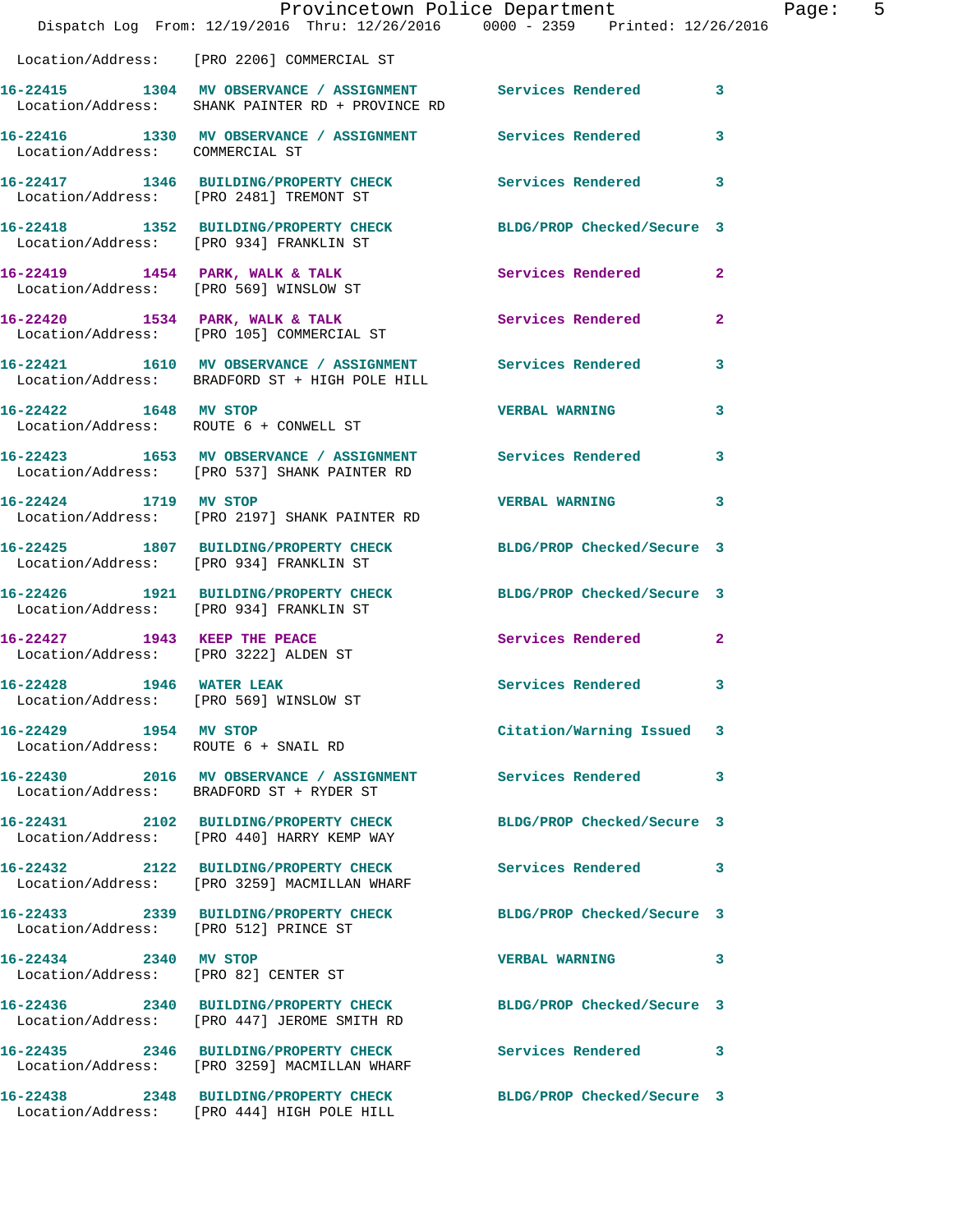|                                    | Dispatch Log From: 12/19/2016 Thru: 12/26/2016 0000 - 2359 Printed: 12/26/2016                                       | Provincetown Police Department | Page: | 6 |
|------------------------------------|----------------------------------------------------------------------------------------------------------------------|--------------------------------|-------|---|
|                                    | 16-22437 2349 MV OBSERVANCE / ASSIGNMENT Services Rendered 3<br>Location/Address: BRADFORD ST + HOWLAND ST           |                                |       |   |
| For Date: $12/21/2016$ - Wednesday |                                                                                                                      |                                |       |   |
|                                    | 16-22439 0002 LOBBY TRAFFIC Services Rendered 2<br>Location/Address: [PRO 542] SHANK PAINTER RD                      |                                | 15    |   |
|                                    | 16-22440 0004 MV OBSERVANCE / ASSIGNMENT Services Rendered 3<br>Location/Address: BRADFORD ST EXT + PROVINCELANDS RD |                                |       |   |
|                                    | 16-22441 0038 BUILDING/PROPERTY CHECK<br>Location/Address: [PRO 175] COMMERCIAL ST                                   | BLDG/PROP Checked/Secure 3     |       |   |
|                                    | 16-22442 0039 BUILDING/PROPERTY CHECK Services Rendered 3<br>Location/Address: [PRO 2206] COMMERCIAL ST              |                                |       |   |
|                                    | 16-22443 0050 MV OBSERVANCE / ASSIGNMENT Services Rendered 3<br>Location/Address: [PRO 94] BRADFORD ST               |                                |       |   |
|                                    | 16-22444 0107 BUILDING/PROPERTY CHECK BLDG/PROP Checked/Secure 3<br>Location/Address: [PRO 1646] WINSLOW ST          |                                |       |   |
|                                    | 16-22445 0120 BUILDING/PROPERTY CHECK BLDG/PROP Checked/Secure 3<br>Location/Address: [PRO 440] HARRY KEMP WAY       |                                |       |   |
|                                    | 16-22446 0146 BUILDING/PROPERTY CHECK BLDG/PROP Checked/Secure 3<br>Location/Address: [PRO 16] BRADFORD ST           |                                |       |   |
|                                    | 16-22447 0153 BUILDING/PROPERTY CHECK BLDG/PROP Checked/Secure 3<br>Location/Address: [PRO 3609] COMMERCIAL ST       |                                |       |   |
|                                    | 16-22448 0154 BUILDING/PROPERTY CHECK BLDG/PROP Checked/Secure 3<br>Location/Address: [PRO 1778] SHANK PAINTER RD    |                                |       |   |
|                                    | 16-22449 0200 MV OBSERVANCE / ASSIGNMENT Services Rendered 3<br>Location/Address: COMMERCIAL ST + SNAIL RD           |                                |       |   |
|                                    | 16-22450 0202 BUILDING/PROPERTY CHECK BLDG/PROP Checked/Secure 3<br>Location/Address: [PRO 1638] COMMERCIAL ST       |                                |       |   |
|                                    | 16-22451 0206 BUILDING/PROPERTY CHECK BLDG/PROP Checked/Secure 3<br>Location/Address: [PRO 2564] COMMERCIAL ST       |                                |       |   |
|                                    | 16-22452 0206 BUILDING/PROPERTY CHECK BLDG/PROP Checked/Secure 3<br>Location/Address: [PRO 210] COMMERCIAL ST        |                                |       |   |
|                                    | 16-22453 0241 BUILDING/PROPERTY CHECK Services Rendered 3<br>Location/Address: [PRO 2490] PROVINCELANDS RD           |                                |       |   |
|                                    | 16-22454 0252 BUILDING/PROPERTY CHECK<br>Location/Address: [PRO 2499] RACE POINT RD                                  | Services Rendered 3            |       |   |
|                                    | 16-22455 0300 BUILDING/PROPERTY CHECK BLDG/PROP Checked/Secure 3<br>Location/Address: [PRO 1780] JOHNSON ST          |                                |       |   |
|                                    | 16-22456 0301 BUILDING/PROPERTY CHECK BLDG/PROP Checked/Secure 3<br>Location/Address: [PRO 516] RACE POINT RD        |                                |       |   |
|                                    | 16-22457 0337 BUILDING/PROPERTY CHECK BLDG/PROP Checked/Secure 3<br>Location/Address: [PRO 530] SHANK PAINTER RD     |                                |       |   |
|                                    | 16-22458 0417 BUILDING/PROPERTY CHECK Services Rendered 3<br>Location/Address: [PRO 2540] RACE POINT RD              |                                |       |   |
|                                    | 16-22459 0514 MV OBSERVANCE / ASSIGNMENT Services Rendered 3<br>Location/Address: BRADFORD ST + HIGH POLE HILL       |                                |       |   |
|                                    |                                                                                                                      |                                |       |   |

Location/Address: [PRO 516] RACE POINT RD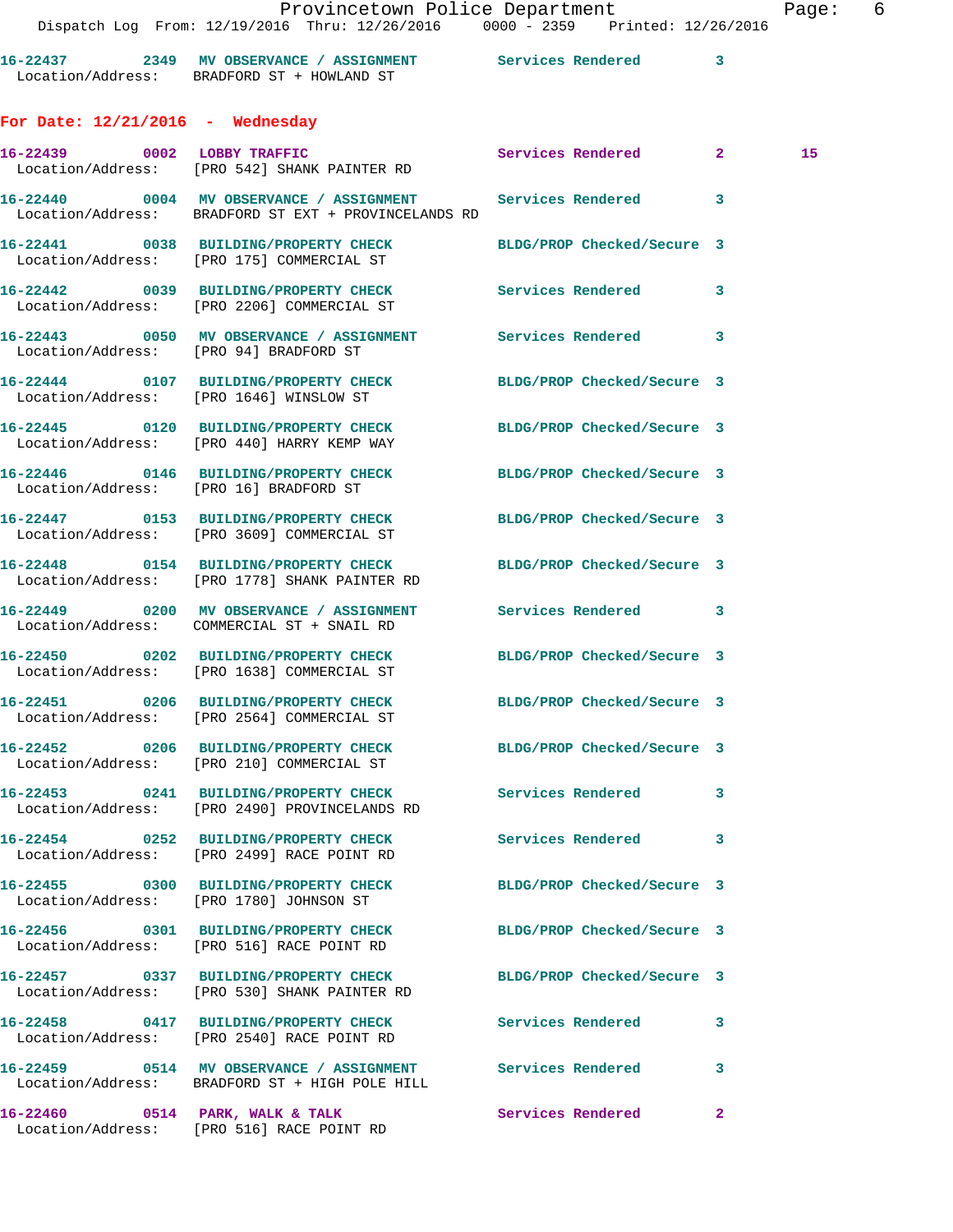**16-22461 0602 BUILDING/PROPERTY CHECK Services Rendered 3**  Location/Address: [PRO 521] ROUTE 6 **16-22462 0807 SERVICE CALL/SCHOOL Services Rendered 3**  Location/Address: [PRO 569] WINSLOW ST **16-22463 0811 FOLLOW UP/SCHOOL Services Rendered 2**  Location/Address: [PRO 569] WINSLOW ST **16-22464 0813 MV COMPLAINT Services Rendered 2**  Location/Address: COMMERCIAL ST **16-22465 0814 ANIMAL CALL/PET PANTRY Services Rendered 2**  Location/Address: [PRO 3296] SHANK PAINTER RD **16-22466 0844 MV OBSERVANCE / ASSIGNMENT Services Rendered 3**  Location/Address: [PRO 2521] ROUTE 6 **16-22467 0905 MEDICAL EMERGENCY Transported to Hospital 1**  Location/Address: [PRO 1402] NELSON AVE **16-22469 0924 BUILDING/PROPERTY CHECK BLDG/PROP Checked/Secure 3**  Location/Address: [PRO 3287] ROUTE 6 **16-22470 0929 BUILDING/PROPERTY CHECK Services Rendered 3**  Location/Address: [PRO 3259] MACMILLAN WHARF **16-22472 0938 BUILDING/PROPERTY CHECK BLDG/PROP Checked/Secure 3**  Location/Address: [PRO 2490] PROVINCELANDS RD **16-22473 0949 BUILDING/PROPERTY CHECK BLDG/PROP Checked/Secure 3**  Location/Address: [PRO 3317] CEMETERY RD **16-22475 0949 BUILDING/PROPERTY CHECK Services Rendered 3**  Location/Address: [PRO 2499] RACE POINT RD **16-22474 0950 BUILDING/PROPERTY CHECK BLDG/PROP Checked/Secure 3**  Location/Address: [PRO 3318] CEMETERY RD **16-22476 0950 MV OBSERVANCE / ASSIGNMENT Services Rendered 3**  Location/Address: COMMERCIAL ST + SNAIL RD 16-22477 0954 SERVICE CALL Services Rendered 3 Location/Address: [PRO 105] COMMERCIAL ST **16-22478 0956 BUILDING/PROPERTY CHECK Services Rendered 3**  Location/Address: [PRO 2540] RACE POINT RD **16-22479 1007 BUILDING/PROPERTY CHECK Services Rendered 3**  Location/Address: [PRO 564] BAYBERRY AVE **16-22480 1026 MV OBSERVANCE / ASSIGNMENT Services Rendered 3**  Location/Address: ROUTE 6 **16-22482 1102 MEDICAL EMERGENCY/D.O.T. Transported to Hospital 1**  Location/Address: [PRO 3222] ALDEN ST **16-22481 1103 BUILDING/PROPERTY CHECK Services Rendered 3**  Location/Address: [PRO 2898] JEROME SMITH RD **16-22483 1104 BUILDING/PROPERTY CHECK BLDG/PROP Checked/Secure 3**  Location/Address: [PRO 1638] COMMERCIAL ST **16-22484 1109 ANIMAL CALL/RACCOON GONE ON ARRIVAL 2**  Location/Address: [PRO 1844] NICKERSON ST **16-22485 1111 FOLLOW UP SPOKEN TO 2**  Location/Address: [PRO 542] SHANK PAINTER RD **16-22486 1121 ASSIST CITIZEN Services Rendered 3**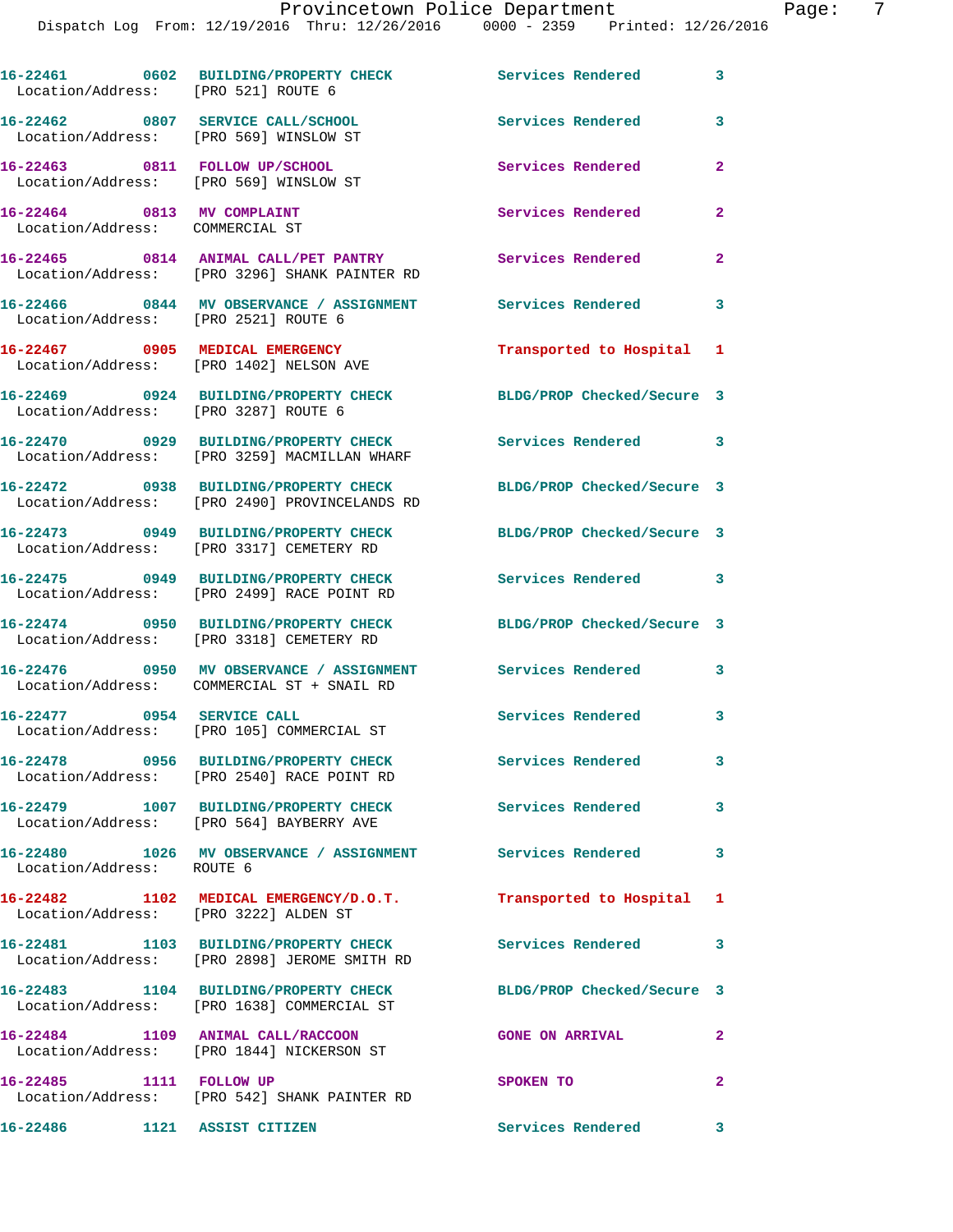|                                    | Provincetown Police Department<br>Dispatch Log From: 12/19/2016 Thru: 12/26/2016 0000 - 2359 Printed: 12/26/2016 |                           | Page: 8        |  |
|------------------------------------|------------------------------------------------------------------------------------------------------------------|---------------------------|----------------|--|
|                                    | Location/Address: [PRO 542] SHANK PAINTER RD                                                                     |                           |                |  |
|                                    | 16-22487 1126 ALARM - GENERAL Services Rendered 1<br>Location/Address: [PRO 350] COMMERCIAL ST                   |                           |                |  |
|                                    | 16-22489 1158 MV COMPLAINT<br>Location/Address: [PRO 60] BRADFORD ST                                             | Services Rendered 2       |                |  |
|                                    | 16-22490 1231 PARK, WALK & TALK Services Rendered<br>Location/Address: [PRO 105] COMMERCIAL ST                   |                           | $\mathbf{2}$   |  |
|                                    | 16-22491 1348 BUILDING/PROPERTY CHECK BLDG/PROP Checked/Secure 3<br>Location/Address: [PRO 2494] BRADFORD ST     |                           |                |  |
|                                    | 16-22492 1355 MV STOP<br>Location/Address: RACE POINT RD                                                         | <b>VERBAL WARNING 3</b>   |                |  |
|                                    | 16-22493   1428   BUILDING/PROPERTY CHECK   BLDG/PROP Checked/Secure 3   Location/Address: [PRO 571] ALDEN ST    |                           |                |  |
|                                    | 16-22494 1451 SCHOOL<br>Location/Address: [PRO 569] WINSLOW ST                                                   | Services Rendered 3       |                |  |
|                                    | 16-22495 1510 BUILDING/PROPERTY CHECK BLDG/PROP Checked/Secure 3<br>Location/Address: [PRO 519] RACE POINT RD    |                           |                |  |
|                                    | 16-22496 1516 PARK, WALK & TALK 1988 Services Rendered 2<br>Location/Address: [PRO 2500] COMMERCIAL ST           |                           |                |  |
|                                    | $16 - 22497$ 1542 D.O.T.<br>Location/Address: [PRO 440] HARRY KEMP WAY                                           | Transported to Hospital 1 |                |  |
| 16-22498 1552 MV STOP              | Location/Address: [PRO 4041] BRADFORD ST                                                                         | <b>VERBAL WARNING</b>     | 3              |  |
|                                    | 16-22500 1608 MV OBSERVANCE / ASSIGNMENT Services Rendered<br>Location/Address: [PRO 3440] ROUTE 6               |                           | 3              |  |
|                                    | 16-22501 1854 MV HIT & RUN/PAST OCCURED Services Rendered<br>Location/Address: [PRO 1734] HOLWAY AVE             |                           | $\overline{2}$ |  |
| Location/Address: SHANK PAINTER RD | 16-22502 1857 SPEED DOLLY BROKEN Services Rendered                                                               |                           | 3              |  |
|                                    | 16-22503 1918 BUILDING/PROPERTY CHECK BLDG/PROP Checked/Secure 3<br>Location/Address: [PRO 16] BRADFORD ST       |                           |                |  |
| Location/Address: BRADFORD ST      | 16-22504 1941 MV OBSERVANCE / ASSIGNMENT Services Rendered                                                       |                           | 3              |  |
|                                    | 16-22505 1957 PARK, WALK & TALK<br>Location/Address: [PRO 105] COMMERCIAL ST                                     | Services Rendered         | 2              |  |
|                                    | 16-22508 2337 BUILDING/PROPERTY CHECK<br>Location/Address: [PRO 2483] COMMERCIAL ST                              | Services Rendered         | 3              |  |
|                                    | 16-22509 2339 BUILDING/PROPERTY CHECK Services Rendered<br>Location/Address: [PRO 2206] COMMERCIAL ST            |                           | 3              |  |
|                                    | 16-22510 2343 MV OBSERVANCE / ASSIGNMENT Services Rendered<br>Location/Address: [PRO 2489] BRADFORD ST           |                           | 3              |  |
| For Date: $12/22/2016$ - Thursday  |                                                                                                                  |                           |                |  |
|                                    | 16-22511 0002 LOBBY TRAFFIC<br>Location/Address: [PRO 542] SHANK PAINTER RD                                      | Services Rendered 2       | 9              |  |
|                                    | 16-22512 0004 BUILDING/PROPERTY CHECK BLDG/PROP Checked/Secure 3                                                 |                           |                |  |

Location/Address: [PRO 2898] JEROME SMITH RD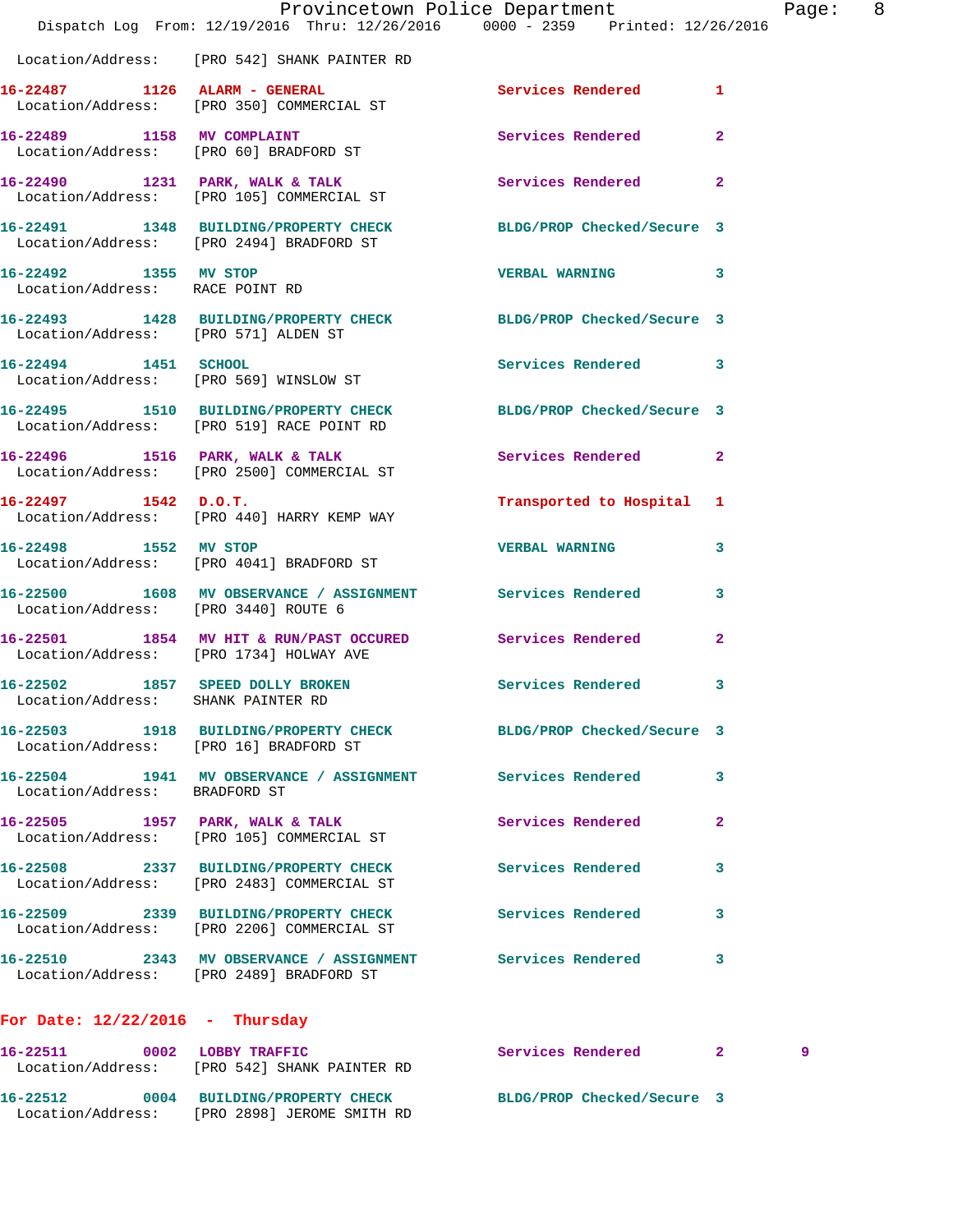|                                        | Provincetown Police Department<br>Dispatch Log From: 12/19/2016 Thru: 12/26/2016 0000 - 2359 Printed: 12/26/2016    |                            |              |
|----------------------------------------|---------------------------------------------------------------------------------------------------------------------|----------------------------|--------------|
|                                        |                                                                                                                     |                            |              |
|                                        | 16-22513 0015 MV OBSERVANCE / ASSIGNMENT No Action Required<br>Location/Address: HOWLAND ST + BRADFORD ST           |                            | 3            |
|                                        | 16-22514 0044 BUILDING/PROPERTY CHECK BLDG/PROP Checked/Secure 3<br>Location/Address: [PRO 2977] COMMERCIAL ST      |                            |              |
|                                        | 16-22516 0100 MV OBSERVANCE / ASSIGNMENT<br>Location/Address: [PRO 3430] COMMERCIAL ST                              | <b>No Action Required</b>  | 3            |
|                                        | 16-22517 0100 BUILDING/PROPERTY CHECK Services Rendered<br>Location/Address: [PRO 3430] COMMERCIAL ST               |                            | 3            |
|                                        | 16-22515 0102 BUILDING/PROPERTY CHECK<br>Location/Address: [PRO 3259] MACMILLAN WHARF                               | BLDG/PROP Checked/Secure 3 |              |
|                                        | 16-22518 0206 MV OBSERVANCE / ASSIGNMENT Services Rendered<br>Location/Address: [PRO 106] COMMERCIAL ST             |                            | 3            |
|                                        | 16-22519 0415 BUILDING/PROPERTY CHECK<br>Location/Address: [PRO 433] RYDER ST EXT                                   | <b>Services Rendered</b>   | 3            |
|                                        | 16-22520 0417 BUILDING/PROPERTY CHECK<br>Location/Address: [PRO 526] RYDER ST EXT                                   | <b>Services Rendered</b>   | 3            |
|                                        | 16-22521 0428 MV OBSERVANCE / ASSIGNMENT Services Rendered<br>Location/Address: [PRO 2494] BRADFORD ST              |                            | 3            |
|                                        | 16-22523 0505 MV OBSERVANCE / ASSIGNMENT Services Rendered<br>Location/Address: [PRO 2489] BRADFORD ST              |                            | 3            |
|                                        | 16-22522 0507 BUILDING/PROPERTY CHECK BLDG/PROP Checked/Secure 3<br>Location/Address: [PRO 2859] BRADFORD ST        |                            |              |
|                                        | 16-22524 0520 BUILDING/PROPERTY CHECK<br>Location/Address: [PRO 1886] BRADFORD ST                                   | BLDG/PROP Checked/Secure 3 |              |
|                                        | 16-22525 0522 MV OBSERVANCE / ASSIGNMENT<br>Location/Address: [PRO 3430] COMMERCIAL ST                              | Services Rendered          | 3            |
|                                        | 16-22526 0525 BUILDING/PROPERTY CHECK<br>Location/Address: [PRO 447] JEROME SMITH RD                                | BLDG/PROP Checked/Secure 3 |              |
|                                        | 16-22527 0528 MV OBSERVANCE / ASSIGNMENT No Action Required<br>Location/Address: SHANK PAINTER RD + JEROME SMITH RD |                            |              |
|                                        | 16-22528 0607 BUILDING/PROPERTY CHECK BLDG/PROP Checked/Secure 3<br>Location/Address: [PRO 525] COMMERCIAL ST       |                            |              |
| Location/Address: [PRO 521] ROUTE 6    | 16-22529 0630 BUILDING/PROPERTY CHECK                                                                               | Services Rendered          | 3            |
| Refer To Arrest: 16-341-AR             | 16-22530 0718 MEDICAL EMERGENCY/D.O.T. Services Rendered<br>Location/Address: [PRO 542] SHANK PAINTER RD            |                            | 1            |
|                                        | 16-22532 0807 SERVICE CALL/SCHOOL<br>Location/Address: [PRO 569] WINSLOW ST                                         | Services Rendered          | 3            |
|                                        | 16-22533 0809 SERVICE CALL/COURT<br>Location/Address: [PRO 542] SHANK PAINTER RD                                    | <b>Services Rendered</b>   | 3            |
| 16-22534 1012 LOST KEYS/JANET          | Location/Address: [PRO 542] SHANK PAINTER RD                                                                        | Services Rendered          | 3            |
| Location/Address: [PRO 1086] PRINCE ST | 16-22535 1035 SERVE RESTRAINING ORDER                                                                               | Could Not Locate           | $\mathbf{2}$ |
|                                        | 16-22536 1110 SERVICE CALL/COA<br>Location/Address: [PRO 488] MAYFLOWER ST                                          | Services Rendered          | 3            |
|                                        |                                                                                                                     |                            | 3            |

Page: 9<br>16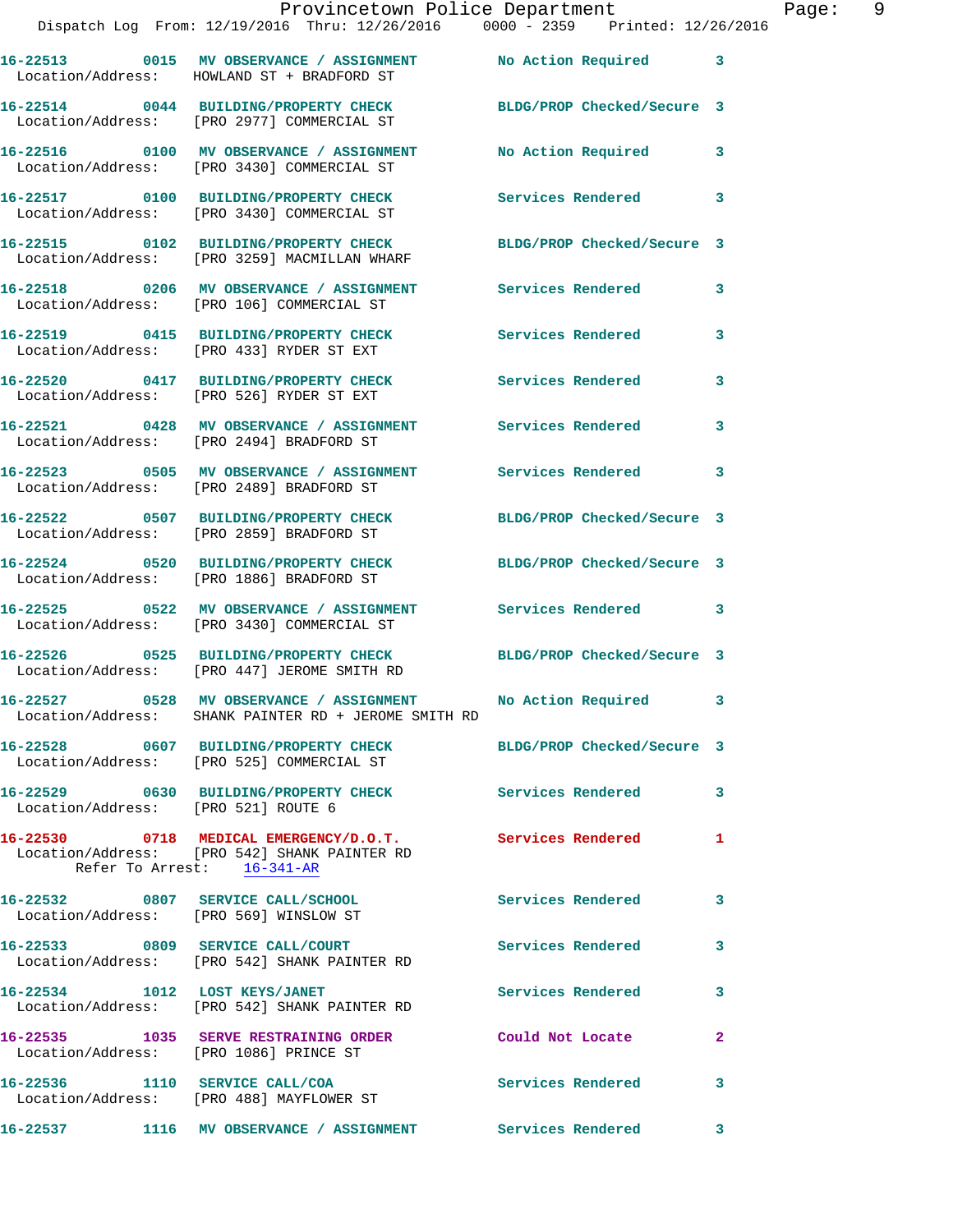|                                      | Provincetown Police Department<br>Dispatch Log From: 12/19/2016 Thru: 12/26/2016 0000 - 2359 Printed: 12/26/2016 |                            | Page: 10     |
|--------------------------------------|------------------------------------------------------------------------------------------------------------------|----------------------------|--------------|
| Location/Address: ROUTE 6            |                                                                                                                  |                            |              |
|                                      | 16-22538 1122 ASSIST CITIZEN<br>Location/Address: [PRO 1158] WINSLOW ST                                          | Services Rendered 3        |              |
| 16-22539 1159 MV STOP                | Location/Address: [PRO 2519] ROUTE 6                                                                             | <b>VERBAL WARNING</b>      | 3            |
|                                      | 16-22540 1209 HAZARDS<br>Location/Address: [PRO 863] COMMERCIAL ST                                               | Removed Hazard             | $\mathbf{2}$ |
|                                      | 16-22541 1227 ALARM - GENERAL<br>Location/Address: [PRO 3176] COMMERCIAL ST                                      | BLDG/PROP Checked/Secure 1 |              |
| Refer To Arrest: 16-330-AR           | 16-22544 1416 ASSIST CITIZEN<br>Location/Address: [PRO 542] SHANK PAINTER RD                                     | Services Rendered 3        |              |
|                                      | 16-22545 1523 BUILDING/PROPERTY CHECK BLDG/PROP Checked/Secure 3<br>Location/Address: [PRO 526] RYDER ST EXT     |                            |              |
| Location/Address: COMMERCIAL ST      | 16-22546 1524 MEDICAL EMERGENCY                                                                                  | Transported to Hospital 1  |              |
|                                      | 16-22547 1528 WELL BEING CHECK<br>Location/Address: [PRO 1158] WINSLOW ST                                        | <b>Services Rendered</b>   | 3            |
|                                      | 16-22548 1547 COMMERCIAL BURGLAR<br>Location/Address: [PRO 595] BRADFORD ST                                      | No Action Required 1       |              |
|                                      | $16-22549$ 1610 D.O.T.<br>Location/Address: [PRO 440] HARRY KEMP WAY                                             | Transported to Hospital 1  |              |
| Location/Address: [PRO 3440] ROUTE 6 | 16-22550 1613 MV OBSERVANCE / ASSIGNMENT Services Rendered                                                       |                            | $\mathbf{3}$ |
|                                      | 16-22552 1648 ALARM - GENERAL<br>Location/Address: [PRO 1608] WATSONS CT                                         | Services Rendered          | 3            |
|                                      | 16-22553 1653 BUILDING/PROPERTY CHECK BLDG/PROP Checked/Secure 3<br>Location/Address: [PRO 2543] MACMILLAN WHARF |                            |              |
|                                      | 16-22554 1758 MV OBSERVANCE / ASSIGNMENT<br>Location/Address: [PRO 3338] SHANK PAINTER RD                        | Services Rendered          | 3            |
| 16-22555 1817 MV STOP                | Location/Address: BRADFORD ST + PLEASANT ST                                                                      | <b>VERBAL WARNING</b>      | 3            |
|                                      | 16-22556 1831 BUILDING/PROPERTY CHECK<br>Location/Address: [PRO 1778] SHANK PAINTER RD                           | BLDG/PROP Checked/Secure 3 |              |
|                                      | 16-22557 1855 BUILDING/PROPERTY CHECK<br>Location/Address: [PRO 934] FRANKLIN ST                                 | BLDG/PROP Checked/Secure 3 |              |
|                                      | 16-22559 1948 BUILDING/PROPERTY CHECK<br>Location/Address: [PRO 1638] COMMERCIAL ST                              | BLDG/PROP Checked/Secure 3 |              |
|                                      | 16-22560 2016 BUILDING/PROPERTY CHECK BLDG/PROP Checked/Secure 3<br>Location/Address: [PRO 3430] COMMERCIAL ST   |                            |              |
| Location/Address: [PRO 3287] ROUTE 6 | 16-22561 2125 BUILDING/PROPERTY CHECK BLDG/PROP Checked/Secure 3                                                 |                            |              |
|                                      | 16-22562 2151 WELL BEING CHECK<br>Location/Address: [PRO 2233] COMMERCIAL ST                                     | Services Rendered 3        |              |
|                                      |                                                                                                                  |                            |              |

## **For Date: 12/23/2016 - Friday**

| 16-22563          | 0004 LOBBY TRAFFIC         |  | Services Rendered |  |  |  |
|-------------------|----------------------------|--|-------------------|--|--|--|
| Location/Address: | [PRO 542] SHANK PAINTER RD |  |                   |  |  |  |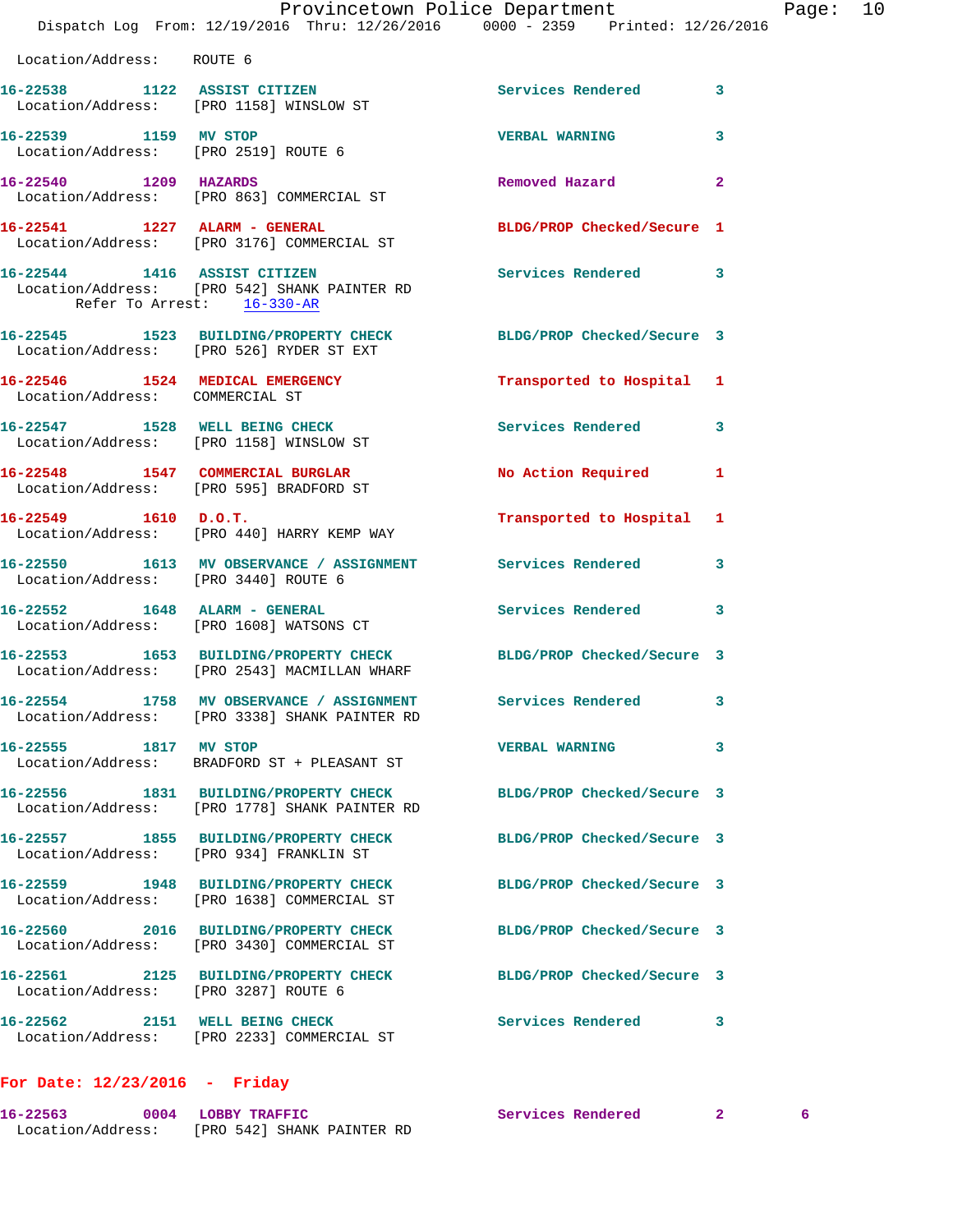**16-22564 0006 BUILDING/PROPERTY CHECK BLDG/PROP Checked/Secure 3**  Location/Address: [PRO 1780] JOHNSON ST **16-22566 0007 BUILDING/PROPERTY CHECK Services Rendered 3**  Location/Address: [PRO 2483] COMMERCIAL ST **16-22567 0011 BAR CHECK Services Rendered 2**  Location/Address: [PRO 3443] COMMERCIAL ST **16-22569 0020 BUILDING/PROPERTY CHECK Services Rendered 3**  Location/Address: [PRO 2490] PROVINCELANDS RD **16-22568 0022 ALARM - FIRE Services Rendered 1**  Location/Address: [PRO 3443] COMMERCIAL ST **16-22570 0024 BUILDING/PROPERTY CHECK Services Rendered 3**  Location/Address: [PRO 2499] RACE POINT RD **16-22571 0031 MV OBSERVANCE / ASSIGNMENT Services Rendered 3**  Location/Address: SHANK PAINTER RD + BRADFORD ST **16-22572 0031 BUILDING/PROPERTY CHECK Services Rendered 3**  Location/Address: [PRO 3430] COMMERCIAL ST **16-22573 0042 BUILDING/PROPERTY CHECK Services Rendered 3**  Location/Address: [PRO 3259] MACMILLAN WHARF **16-22574 0103 BUILDING/PROPERTY CHECK Services Rendered 3**  Location/Address: [PRO 564] BAYBERRY AVE **16-22575 0112 BUILDING/PROPERTY CHECK BLDG/PROP Checked/Secure 3**  Location/Address: [PRO 94] BRADFORD ST **16-22577 0117 MV OBSERVANCE / ASSIGNMENT Services Rendered 3**  Location/Address: [PRO 106] COMMERCIAL ST **16-22576 0119 MV OBSERVANCE / ASSIGNMENT Services Rendered 3**  Location/Address: [PRO 37] BRADFORD ST **16-22580 0159 BUILDING/PROPERTY CHECK Services Rendered 3**  Location/Address: [PRO 2206] COMMERCIAL ST **16-22578 0200 BUILDING/PROPERTY CHECK BLDG/PROP Checked/Secure 3**  Location/Address: [PRO 1645] HARRY KEMP WAY **16-22579 0203 BUILDING/PROPERTY CHECK BLDG/PROP Checked/Secure 3**  Location/Address: [PRO 446] HOWLAND ST **16-22581 0211 MV OBSERVANCE / ASSIGNMENT Services Rendered 3**  Location/Address: [PRO 2489] BRADFORD ST **16-22582 0224 BUILDING/PROPERTY CHECK BLDG/PROP Checked/Secure 3**  Location/Address: [PRO 1886] BRADFORD ST **16-22583 0233 MV OBSERVANCE / ASSIGNMENT Services Rendered 3**  Location/Address: SNAIL RD + ROUTE 6 **16-22584 0308 BUILDING/PROPERTY CHECK Services Rendered 3**  Location/Address: [PRO 521] ROUTE 6 **16-22585 0312 BUILDING/PROPERTY CHECK Services Rendered 3**  Location/Address: [PRO 2540] RACE POINT RD **16-22586 0315 BUILDING/PROPERTY CHECK BLDG/PROP Checked/Secure 3**  Location/Address: [PRO 517] RACE POINT RD **16-22587 0323 BUILDING/PROPERTY CHECK BLDG/PROP Checked/Secure 3**  Location/Address: [PRO 516] RACE POINT RD **16-22588 0422 BUILDING/PROPERTY CHECK BLDG/PROP Checked/Secure 3**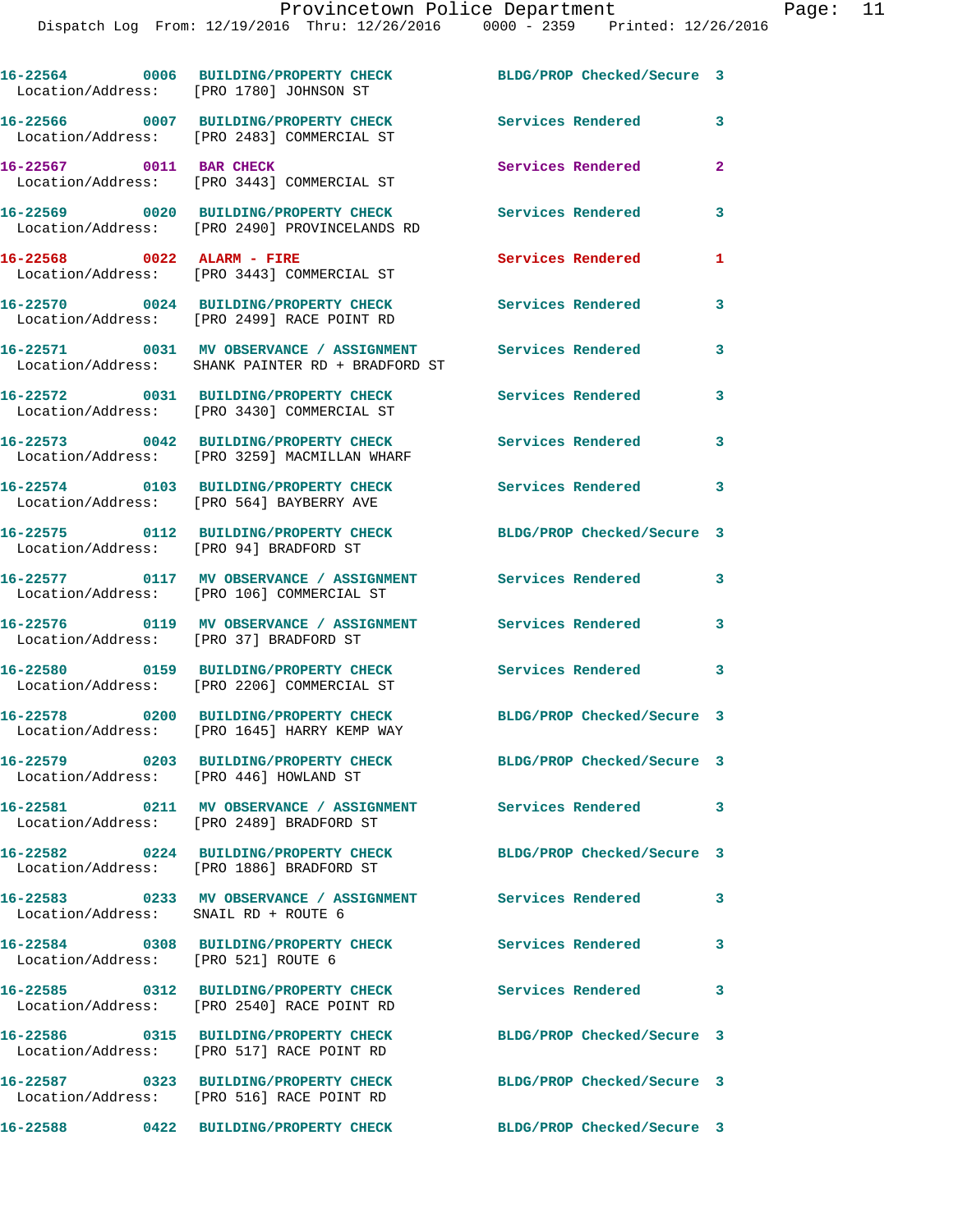|                                        | Provincetown Police Department The Mage: 12<br>Dispatch Log From: 12/19/2016 Thru: 12/26/2016 0000 - 2359 Printed: 12/26/2016 |                     |              |  |
|----------------------------------------|-------------------------------------------------------------------------------------------------------------------------------|---------------------|--------------|--|
|                                        | Location/Address: [PRO 934] FRANKLIN ST                                                                                       |                     |              |  |
|                                        | 16-22589 0438 BUILDING/PROPERTY CHECK Services Rendered 3<br>Location/Address: [PRO 2977] COMMERCIAL ST                       |                     |              |  |
|                                        | 16-22591 0513 MV OBSERVANCE / ASSIGNMENT Services Rendered 3<br>Location/Address: [PRO 2489] BRADFORD ST                      |                     |              |  |
|                                        | 16-22590 0518 BUILDING/PROPERTY CHECK Services Rendered 3<br>Location/Address: [PRO 75] CAPTAIN BERTIES WAY                   |                     |              |  |
|                                        | 16-22592 0520 BUILDING/PROPERTY CHECK Services Rendered 3<br>Location/Address: [PRO 512] PRINCE ST                            |                     |              |  |
|                                        | 16-22593 0544 BUILDING/PROPERTY CHECK BLDG/PROP Checked/Secure 3<br>Location/Address: [PRO 3921] ROUTE 6                      |                     |              |  |
|                                        | 16-22594 0610 TTY TEST CALL<br>Location/Address: [PRO 542] SHANK PAINTER RD                                                   | Services Rendered 1 |              |  |
|                                        | 16-22595 0618 BUILDING/PROPERTY CHECK BLDG/PROP Checked/Secure 3<br>Location/Address: [PRO 72] PROVINCELANDS RD               |                     |              |  |
|                                        | 16-22596 0800 AT SCHOOL<br>Location/Address: [PRO 569] WINSLOW ST                                                             | Services Rendered 3 |              |  |
|                                        | 16-22597 0844 ABANDONED 911 CALL Services Rendered 1<br>Location/Address: [PRO 3296] SHANK PAINTER RD                         |                     |              |  |
|                                        | 16-22598 0910 MV OBSERVANCE / ASSIGNMENT Services Rendered 3<br>Location/Address: BRADFORD ST + STANDISH ST                   |                     |              |  |
|                                        | 16-22599 0917 SCHOOL CAROLING TOUR Services Rendered 3<br>Location/Address: [PRO 569] WINSLOW ST                              |                     |              |  |
| Refer To Arrest: 16-341-AR             | 16-22600 0924 ASSIST AGENCY / MUTUAL AID Services Rendered 3<br>Location/Address: [PRO 488] MAYFLOWER ST                      |                     |              |  |
|                                        | 16-22602 1042 BUILDING/PROPERTY CHECK Services Rendered 3<br>Location/Address: [PRO 526] RYDER ST EXT                         |                     |              |  |
|                                        | 16-22603 1124 PARK, WALK & TALK<br>Location/Address: [PRO 516] RACE POINT RD                                                  | Services Rendered   | $\mathbf{2}$ |  |
| Location/Address: [PRO 3440] ROUTE 6   | 16-22604 1201 MV OBSERVANCE / ASSIGNMENT Services Rendered 3                                                                  |                     |              |  |
| Location/Address: [PRO 16] BRADFORD ST | 16-22605 1234 BUILDING/PROPERTY CHECK Services Rendered 3                                                                     |                     |              |  |
|                                        | 16-22606 1320 PARK, WALK & TALK<br>Location/Address: [PRO 105] COMMERCIAL ST                                                  | Services Rendered 2 |              |  |
|                                        | 16-22607 1353 BUILDING/PROPERTY CHECK BLDG/PROP Checked/Secure 3<br>Location/Address: [PRO 105] COMMERCIAL ST                 |                     |              |  |
|                                        | 16-22609 1512 PARK, WALK & TALK 1999 Services Rendered 2<br>Location/Address: [PRO 3121] COMMERCIAL ST                        |                     |              |  |
|                                        | 16-22610 1559 PROPERTY DAMAGE<br>Location/Address: [PRO 1521] COURT ST                                                        | Services Rendered 3 |              |  |
|                                        | 16-22611 1650 BUILDING/PROPERTY CHECK BLDG/PROP Checked/Secure 3<br>Location/Address: [PRO 2206] COMMERCIAL ST                |                     |              |  |
|                                        | 16-22612 1758 BUILDING/PROPERTY CHECK BLDG/PROP Checked/Secure 3<br>Location/Address: [PRO 444] HIGH POLE HILL                |                     |              |  |
|                                        | 16-22613 1821 MV OBSERVANCE / ASSIGNMENT Services Rendered 3<br>Location/Address: BRADFORD ST + STANDISH ST                   |                     |              |  |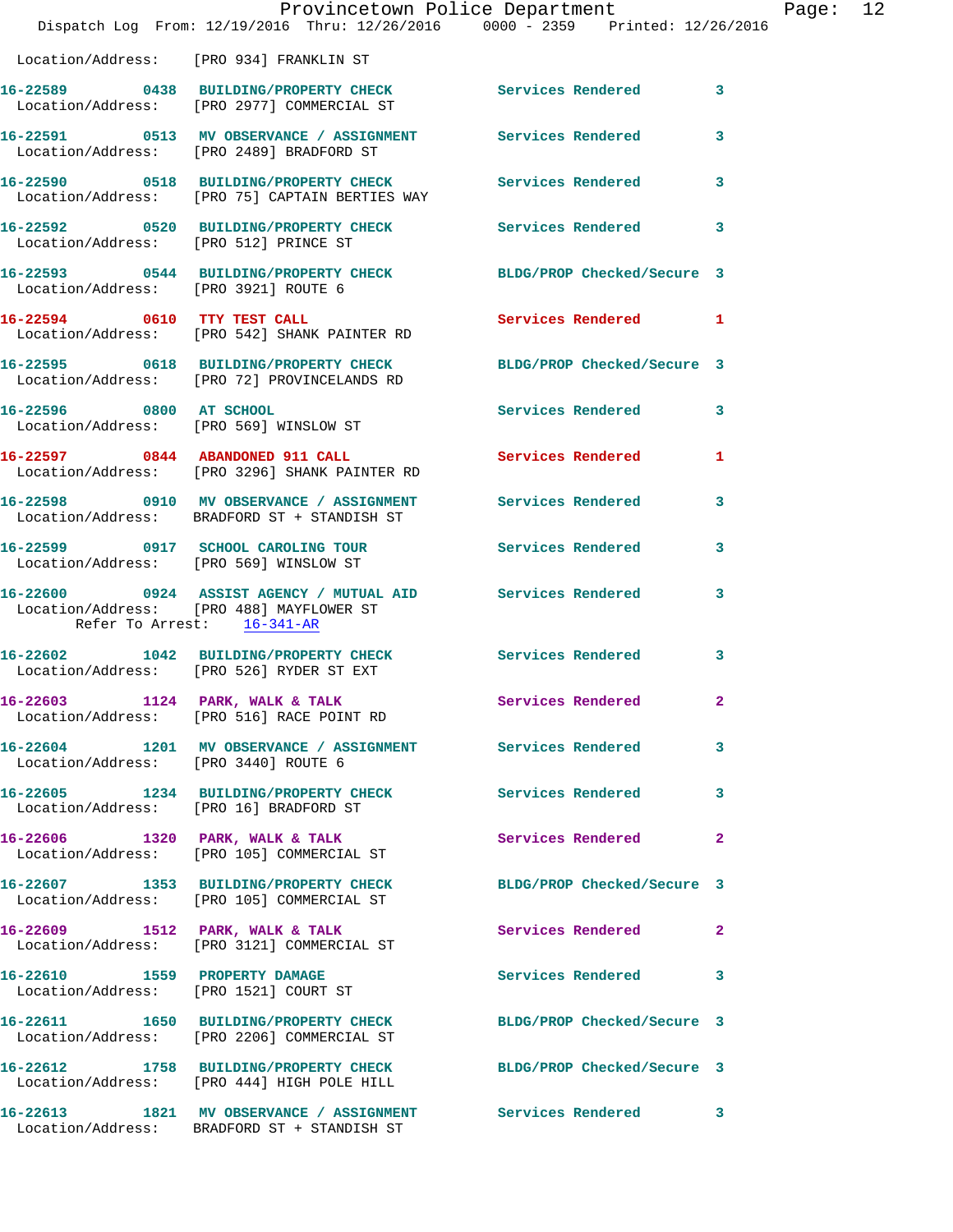|                                      | 16-22614 1839 BUILDING/PROPERTY CHECK<br>Location/Address: [PRO 2543] MACMILLAN WHARF                          | BLDG/PROP Checked/Secure 3 |                |   |
|--------------------------------------|----------------------------------------------------------------------------------------------------------------|----------------------------|----------------|---|
|                                      | 16-22615 1920 BUILDING/PROPERTY CHECK BLDG/PROP Checked/Secure 3<br>Location/Address: [PRO 707] BAYBERRY AVE   |                            |                |   |
| 16-22616 1930 MV STOP                | Location/Address: CARVER ST + BRADFORD ST                                                                      | <b>VERBAL WARNING</b>      | 3              |   |
|                                      | 16-22617 1956 BUILDING/PROPERTY CHECK BLDG/PROP Checked/Secure 3<br>Location/Address: [PRO 2977] COMMERCIAL ST |                            |                |   |
|                                      | 16-22618 2013 BUILDING/PROPERTY CHECK<br>Location/Address: [PRO 526] RYDER ST EXT                              | BLDG/PROP Checked/Secure 3 |                |   |
|                                      | 16-22619 2052 BUILDING/PROPERTY CHECK<br>Location/Address: [PRO 182] COMMERCIAL ST                             | BLDG/PROP Checked/Secure 3 |                |   |
| Location/Address: [PRO 3440] ROUTE 6 | 16-22620 2056 MV OBSERVANCE / ASSIGNMENT Services Rendered                                                     |                            | 3              |   |
| Location/Address: [PRO 521] ROUTE 6  | 16-22621 2143 BUILDING/PROPERTY CHECK                                                                          | BLDG/PROP Checked/Secure 3 |                |   |
|                                      | 16-22623 2356 BUILDING/PROPERTY CHECK Services Rendered<br>Location/Address: [PRO 3430] COMMERCIAL ST          |                            | 3              |   |
| For Date: $12/24/2016$ - Saturday    |                                                                                                                |                            |                |   |
|                                      | 16-22622 0000 LOBBY TRAFFIC<br>Location/Address: [PRO 542] SHANK PAINTER RD                                    | Services Rendered          | $\mathbf{2}$   | 8 |
|                                      | 16-22624 0003 BUILDING/PROPERTY CHECK<br>Location/Address: [PRO 3259] MACMILLAN WHARF                          | Services Rendered          | 3              |   |
|                                      | 16-22625 0006 BUILDING/PROPERTY CHECK<br>Location/Address: [PRO 2483] COMMERCIAL ST                            | Services Rendered          | 3              |   |
|                                      | 16-22626 0016 BUILDING/PROPERTY CHECK<br>Location/Address: [PRO 530] SHANK PAINTER RD                          | BLDG/PROP Checked/Secure 3 |                |   |
| Location/Address: [PRO 1859] ROUTE 6 | 16-22627 0022 BUILDING/PROPERTY CHECK                                                                          | Services Rendered          | 3              |   |
|                                      | 16-22628 0131 MV OBSERVANCE / ASSIGNMENT<br>Location/Address: [PRO 3430] COMMERCIAL ST                         | Services Rendered          | 3              |   |
|                                      | 16-22629 0225 BUILDING/PROPERTY CHECK BLDG/PROP Checked/Secure 3<br>Location/Address: [PRO 3609] COMMERCIAL ST |                            |                |   |
|                                      | 16-22630 0514 MV OBSERVANCE / ASSIGNMENT Services Rendered<br>Location/Address: BRADFORD ST + HIGH POLE HILL   |                            | 3              |   |
|                                      | 16-22631 0540 MV OBSERVANCE / ASSIGNMENT Services Rendered<br>Location/Address: [PRO 106] COMMERCIAL ST        |                            | 3              |   |
|                                      | 16-22632 0550 BY-LAW VIOLATION/SLEEPING VERBAL WARNING<br>Location/Address: [PRO 2206] COMMERCIAL ST           |                            | $\overline{a}$ |   |
| 16-22633 0659 911 GENERAL            | Location/Address: [PRO 3222] ALDEN ST                                                                          | Services Rendered          | 1              |   |
|                                      | 16-22634 0733 SYNCHOPAL/TRANSPORT<br>Location/Address: [PRO 2139] COMMERCIAL ST                                | Transported to Hospital    | 1              |   |
| 16-22636 0902 ALARM - GENERAL        | Location/Address: [PRO 440] HARRY KEMP WAY                                                                     | <b>No Action Required</b>  | 1              |   |
|                                      | 16-22637 0922 PHONE LINE ISSUES                                                                                | Taken/Referred to Other    | 3              |   |
|                                      |                                                                                                                |                            |                |   |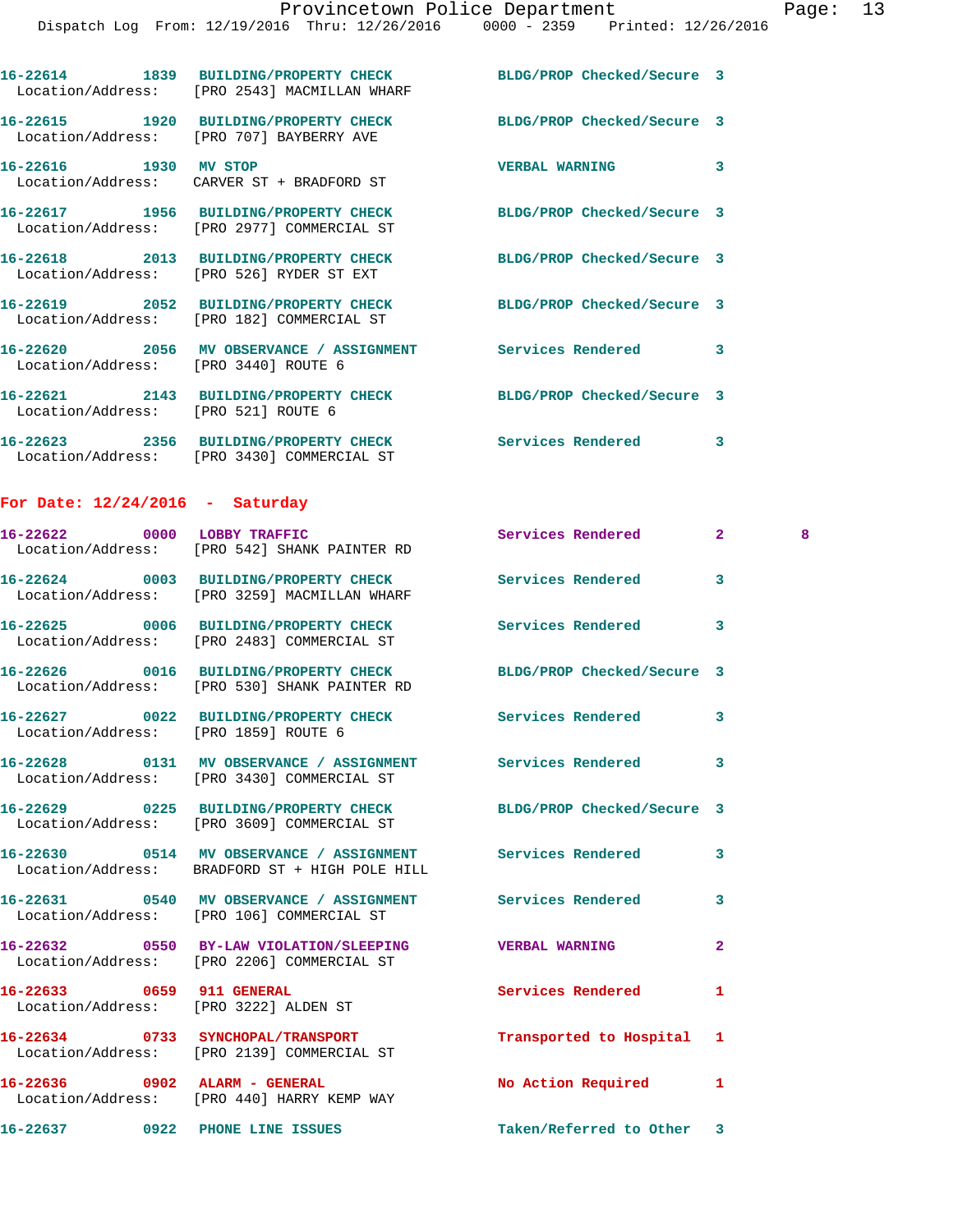|                                      | Dispatch Log From: 12/19/2016 Thru: 12/26/2016 0000 - 2359 Printed: 12/26/2016                                    | Provincetown Police Department | Page:                   | 14 |
|--------------------------------------|-------------------------------------------------------------------------------------------------------------------|--------------------------------|-------------------------|----|
|                                      | Location/Address: [PRO 542] SHANK PAINTER RD                                                                      |                                |                         |    |
|                                      | 16-22638 1210 BUILDING/PROPERTY CHECK Services Rendered 3<br>Location/Address: [PRO 3296] SHANK PAINTER RD        |                                |                         |    |
| Location/Address: [PRO 2521] ROUTE 6 | 16-22639 1216 MV OBSERVANCE / ASSIGNMENT Services Rendered                                                        |                                | $\overline{\mathbf{3}}$ |    |
|                                      | 16-22640 1221 MV OBSERVANCE / ASSIGNMENT Services Rendered<br>Location/Address: BRADFORD ST + STANDISH ST         |                                | $\overline{\mathbf{3}}$ |    |
|                                      | 16-22641 1317 MEDICAL EMERGENCY<br>Location/Address: [PRO 440] HARRY KEMP WAY                                     | Transported to Hospital 1      |                         |    |
|                                      | 16-22645 1602 PARK, WALK & TALK Services Rendered<br>Location/Address: [PRO 105] COMMERCIAL ST                    |                                | $\overline{2}$          |    |
|                                      | 16-22646 1639 BUILDING/PROPERTY CHECK BLDG/PROP Checked/Secure 3<br>Location/Address: [PRO 2490] PROVINCELANDS RD |                                |                         |    |
|                                      | 16-22647 1647 BUILDING/PROPERTY CHECK BLDG/PROP Checked/Secure 3<br>Location/Address: [PRO 2499] RACE POINT RD    |                                |                         |    |
|                                      | 16-22648 1759 TRAFFIC HAZARDS<br>Location/Address: BRADFORD ST + SHANK PAINTER RD                                 | Taken/Referred to Other 2      |                         |    |
|                                      | 16-22649 1942 BUILDING/PROPERTY CHECK BLDG/PROP Checked/Secure 3<br>Location/Address: [PRO 3430] COMMERCIAL ST    |                                |                         |    |

## **For Date: 12/25/2016 - Sunday**

|                                 | 16-22650 0001 LOBBY TRAFFIC<br>Location/Address: [PRO 542] SHANK PAINTER RD                                      | Services Rendered 2      |                | $\overline{3}$ |
|---------------------------------|------------------------------------------------------------------------------------------------------------------|--------------------------|----------------|----------------|
|                                 | 16-22651 1436 COMPLAINT<br>Location/Address: [PRO 3259] MACMILLAN WHARF                                          | <b>Services Rendered</b> | $\overline{3}$ |                |
|                                 | 16-22652 1501 PARK, WALK & TALK 1999 Services Rendered<br>Location/Address: [PRO 105] COMMERCIAL ST              |                          | $\overline{2}$ |                |
|                                 | 16-22653 1634 ELEVATOR ALARM BLDG/PROP Checked/Secure 1<br>Location/Address: [PRO 442] HARRY KEMP WAY            |                          |                |                |
|                                 | Location/Address: [PRO 2898] JEROME SMITH RD                                                                     |                          | 3              |                |
| Location/Address: [OT] MAPLE ST | 16-22657 2343 ASSIST AGENCY / DIGHTON PD Taken/Referred to Other 3                                               |                          |                |                |
|                                 | 16-22655      2349  BUILDING/PROPERTY_CHECK        Services_Rendered<br>Location/Address: [PRO 433] RYDER ST EXT |                          | 3              |                |
|                                 | 16-22656 2358 BUILDING/PROPERTY CHECK BLDG/PROP Checked/Secure 3<br>Location/Address: [PRO 99] COMMERCIAL ST     |                          |                |                |

## **For Date: 12/26/2016 - Monday**

| 16-22658 | 0001 | BUILDING/PROPERTY CHECK<br>Location/Address: [PRO 2206] COMMERCIAL ST            | Services Rendered          | 3 |   |
|----------|------|----------------------------------------------------------------------------------|----------------------------|---|---|
| 16–22659 | 0002 | LOBBY TRAFFIC<br>Location/Address: [PRO 542] SHANK PAINTER RD                    | Services Rendered          |   | 4 |
| 16–22660 | 0014 | <b>BUILDING/PROPERTY CHECK</b><br>Location/Address: [PRO 75] CAPTAIN BERTIES WAY | BLDG/PROP Checked/Secure 3 |   |   |
| 16-22661 | 0015 | <b>BUILDING/PROPERTY CHECK</b><br>Location/Address: [PRO 2500] COMMERCIAL ST     | Services Rendered          | 3 |   |